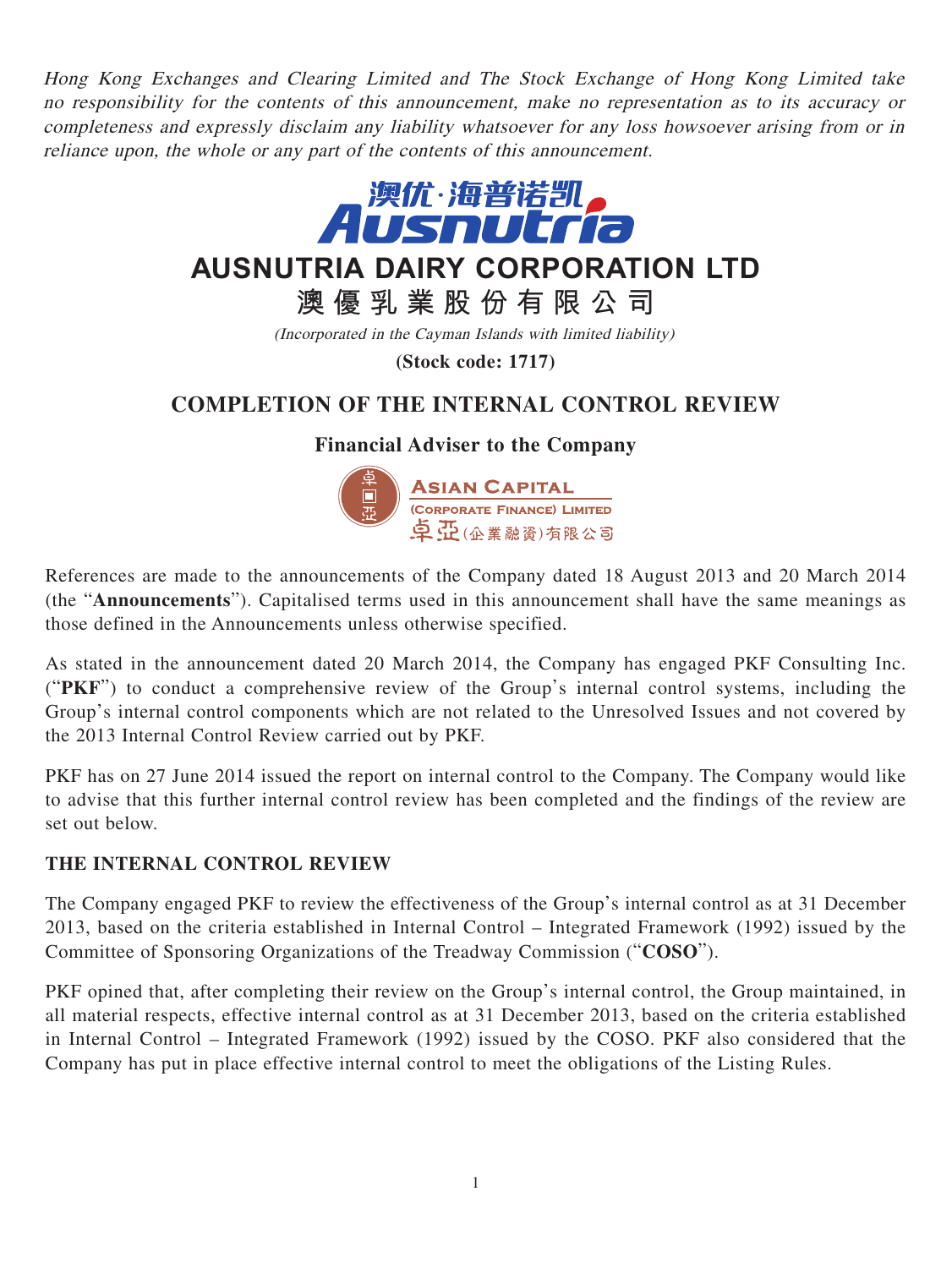Without qualifying their opinion, PKF has identified four medium risk deficiencies in internal control, which is less severe than material weaknesses, but yet important enough to merit attention by the management. PKF has also assessed the relevant rectification plans carried out by the Group and consider that the rectification plans properly address these medium risk deficiencies if the rectification plans are implemented as described.

These medium risk deficiencies are set out below:

## **1. Comprehensive review on existing suppliers is not a standard procedure**

In conducting their review, PKF noted that Lyempf Kampen B.V. ("**Lyempf**"), a Netherland-based subsidiary of the Group, did not carry out a comprehensive evaluation (including quality of goods, timeliness of delivery, customer service, etc.) of suppliers. It is recommended that Lyempf should conduct periodical evaluation on significant suppliers, and such periodic evaluation should be included as part of the requisite procedures in future.

PKF considered that without periodic comprehensive review on the existing suppliers:–

- (a) the prices of goods/services offered by the existing suppliers may not be competitive. There may be suppliers available in the market, which offer more competitive price and/or better quality of services than the existing suppliers do; and
- (b) overall performance including timely delivery of goods and quality of goods cannot be communicated to suppliers for improvement in time.

A written procedure on comprehensive evaluation of suppliers has been adopted by Lyempf in April 2014 to require periodically (at least annually) evaluation of existing suppliers and evaluation of new suppliers prior to accepting these new suppliers.

### **2. Procedures for issuing credit notes are not formalized**

PKF noted that Lyempf did not have proper authorisation procedures in the issuance of credit notes in 2013. It is recommended that formal application and authorization procedures for issuance of credit notes should be established.

PKF considered that issuing credit notes without proper approval may give rise to fraud and could be used to conceal loss/misappropriation of assets.

The management noted that the total amount of credit notes issued to third party customers by Lyempf in 2013 amounted to Euro 284,000 (equivalent to approximately HK\$3,041,000) in aggregate, which represents 1.3% and considers that it constituted a negligible percentage of total sales to the third parties by Lyempf and the Group, respectively. Nevertheless, in order to strengthen the controls on the issuance of credit notes, other than the existing review and approval by the finance manager of Lyempf, all credit notes are required to be reviewed and approved by the managing director of Lyempf before it can be issued to customers with effect from January 2014.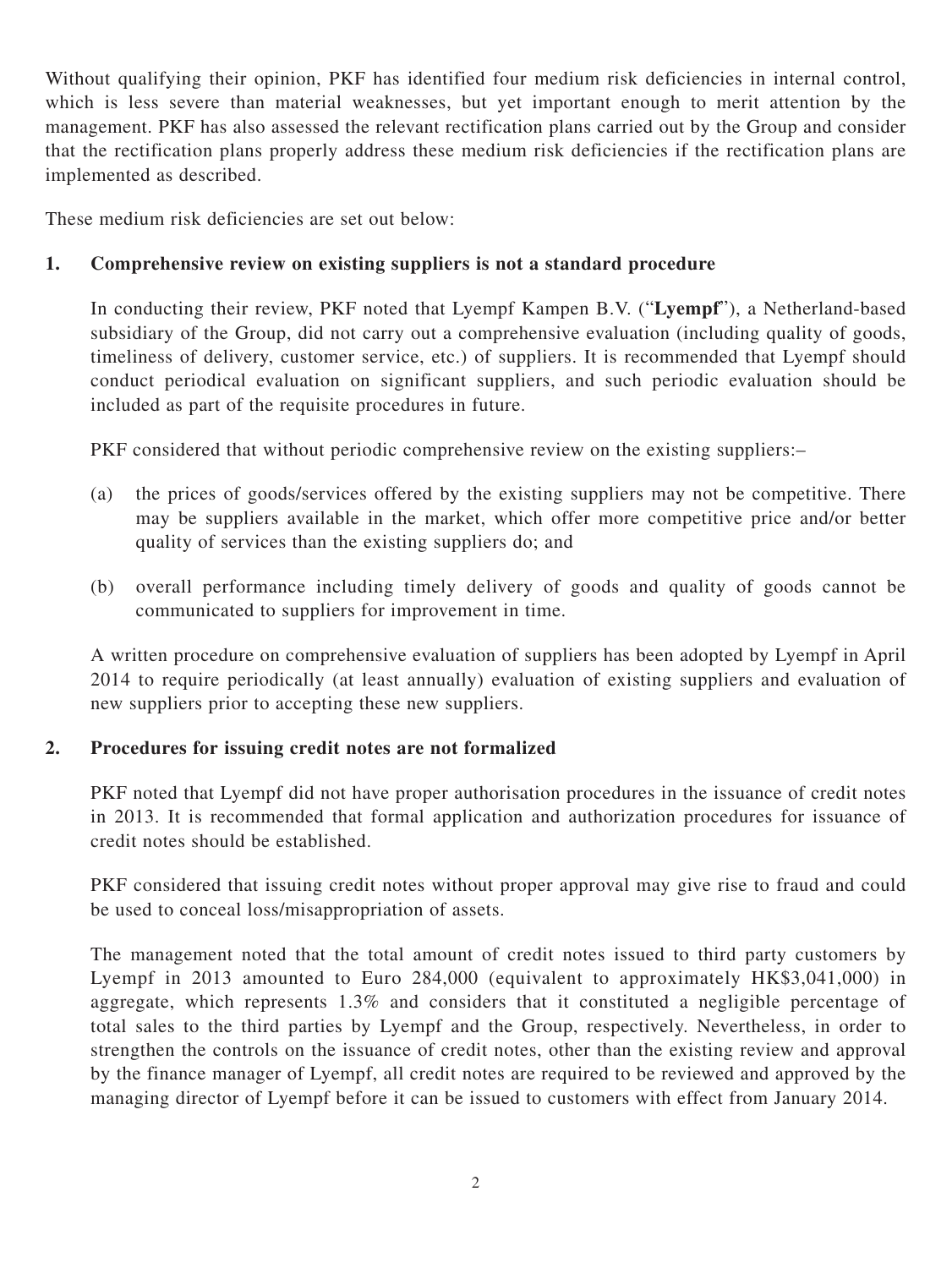### **3. Electronic files are not password-protected**

PKF noted that some of the confidential electronic files (including those containing confidential remuneration and financial information) of the Company, Ausnutria Dairy (China) Co., Ltd and Ausnutria Hyproca B.V. are not password-protected. It is recommended that electronic files containing confidential information should be restricted and protected from unauthorised access and changes.

PKF considered that such deficiency may cause leakage of confidential information relating the Group's employees and financial performance and occurrence of errors due to intentional or unintentional changes to the formulas in spreadsheets.

While it has always been the Company's policy to require all the employees' computers to be password protected, in order to further strengthen the controls to avoid unauthorised access to sensitive and/or confidential information or the alterations of formulae on important worksheet (including but not limited to consolidation and payroll) (the "**Important Worksheets**"), the Group has on 1 June 2014, revised the information technology (the "IT") policies to require all Important Worksheets be password protected. Besides, with effect from 1 June 2014, the Company's internal audit department will be responsible to test check the logic and accuracy of formulae in the Important Worksheets on a quarterly basis.

#### **4. IT procedures are not formalised and sufficient**

PKF observed that three of the Group's subsidiaries, namely Lyempf, Lypack Leeuwarden B.V. and Hyproca Dairy B.V., did not have formal and sufficient IT procedures on the maintenance of enterprise resource planning ("**ERP**") access right application and approval documents, ERP systems access review, password management, application change management and data back-up and restoration. It is recommended that the aforementioned IT policies should be formalised and the corresponding procedures be performed accordingly.

PKF considered that this deficiency may pose potential risk of unauthorized access to the system due to delay in removing access right of terminated/resigned employees in ERP system. Further, without detailed IT procedures, any irregular operation in IT systems may affect integrity of information and security of data.

During the course of management assessment of the internal control system of the Group as conducted in 2014, the management has noticed the above deficiencies. In June 2014, the Group has already formalised the IT policies which have incorporated the recommendations as set out above, and has circulated the same to the relevant employees. Besides, the Group has conducted a review of the access log and change log reports for the year ended 31 December 2013 and up to the date of the internal control report and no unauthorised access to the ERP system is noted. In order to ensure timely removal of terminated/resigned employees from access to the ERP system, the resignation form (which is required to be completed by all resigning/terminating staff) is required to be checked and endorsed by the ICT Manager with effect from 1 June 2014 to ensure timely termination of the access rights of the terminating/resigning employees.